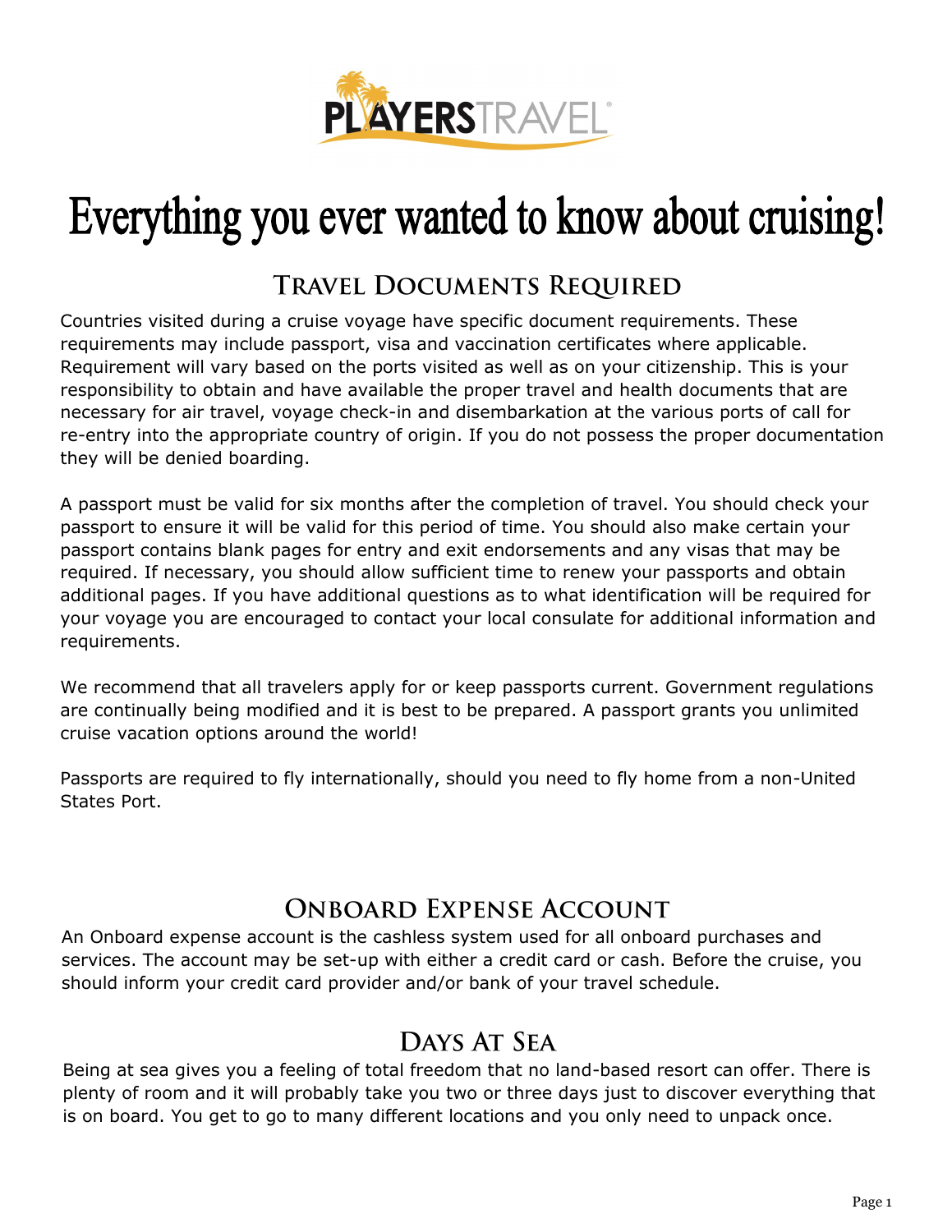Cruise ships are floating resorts with all the choices fine resorts have to offer. You can lie back in a lounge chair, breathe in the sea air, soak up the sun, read good books, or watch the ever-changing seascape.

Join in exercise, dance classes, or sports contests. Take in some fresh air on the jogging deck. You can swim, stretch out in the sauna or work out in the gym. You can also watch a feature film, attend an enrichment lecture by experts, or play board games. And that's just when you are on board!

When the stars come out, cruise ships turn on. There is dancing, live entertainment, nightclubs and lounges, feature films, and parties with all your new friends. Of course you can visit the casino! There are many special events like Broadway-style shows and Las Vegas type revues. On a cruise vacation, all the entertainment is on the house. There is no cover or minimum charge for an admission ticket.

Plan your day and activities to what you like. You can do everything or do absolutely nothing. It's your vacation! The possibilities are endless.

## PORT ACTIVITIES

There are so many activities in each port that you may have a hard time choosing. You can explore on your own or take a guided tour (referred to as shore excursions). Search ancient ruins or hunt for shopping bargains. Ride a raft over river rapids or a horseback across miles of hills and beaches. Climb a waterfall. Follow the footsteps of history or the wake of a waterskiing boat. If there is still time, play golf or tennis. Learn how to windsurf. Sun and swim at some of the world's best beaches. Catch a record marlin, sail, snorkel or Scuba dive. Take a cable car to the top of a mountain. Explore dark catacombs.

In short, cruising is the perfect way to sample a number of new destinations and try all the things you have ever dreamed of doing, while never having to pack and unpack!

## PACKING FOR YOUR CRUISE VACATION

Pack like you would for any resort. Cruise vacations are casual by day, whether you are on the ship or ashore. In the evening, ships vary as to dress. On shore, attire is dictated by the occasion. Formal evenings you'll probably want to wear something more formal, such as a dark suit, or cocktail dress; perhaps even a tuxedo or gown.

Reflecting today's lifestyle trends, many cruise lines now feature a more relaxed and casual approach to dress throughout the cruise. You do not need to buy a tuxedo for your cruise. Even on the most formal of ships, a dark suit and tie are fine for the dressiest occasions. Many ships offer tuxedo rental services.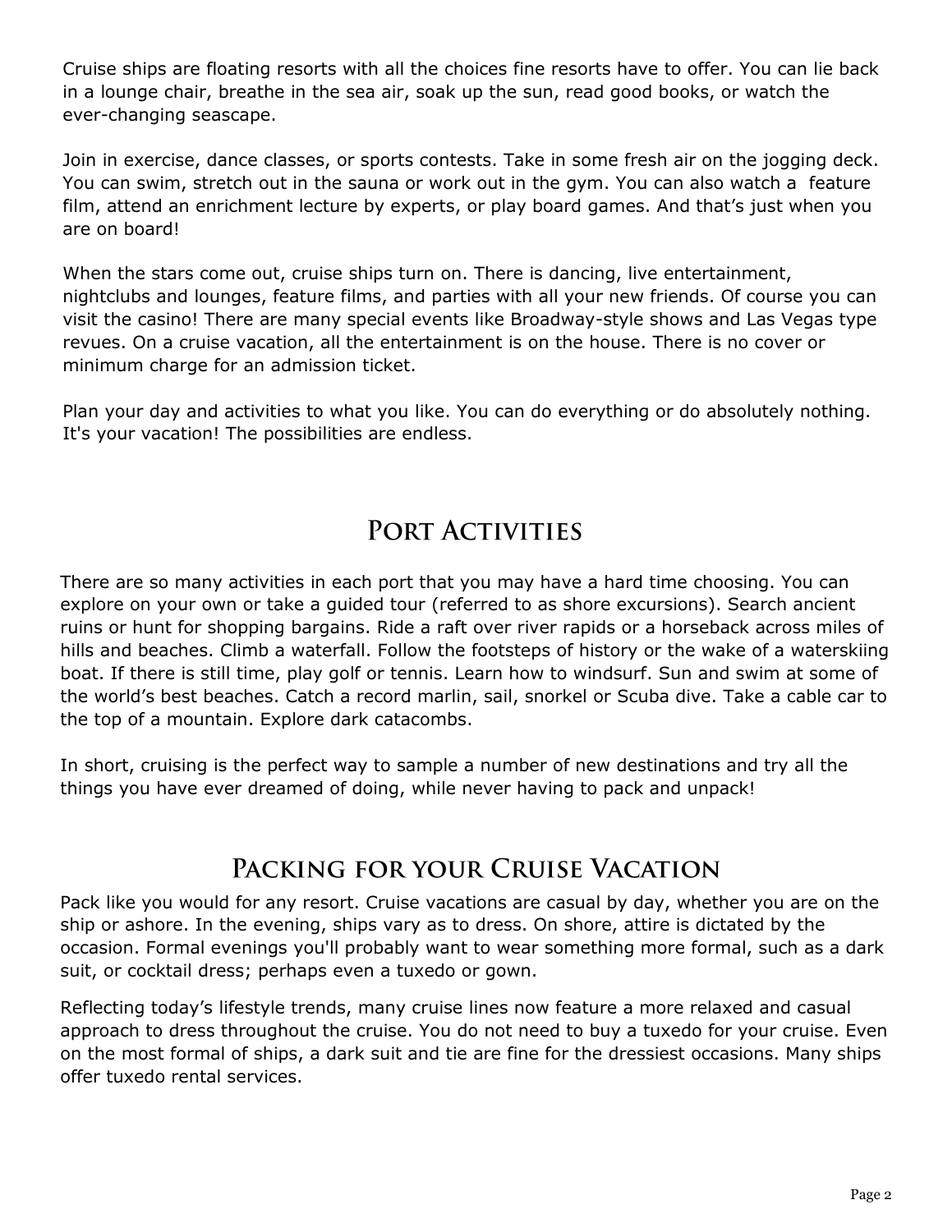Pack a small bag that you will keep with you when you board the ship. Include your travel documents, passports, medication in original prescription bottles, and a change of clothes. Your luggage may not be delivered to your cabin until late in the evening on embarkation day.

## **BRINGING BEVERAGES ON THE SHIP**

Each cruise line has a different policy for bringing non alcoholic beverages on board. Bringing hard liquor on embarkation day is not allowed on any cruise line. Some cruise lines will allow one bottle of wine per person, 750 ml. This must be packed in you carry on luggage. When you purchase alcohol in port the ship will hold until the last day of your cruise. Check with Player's Travel on the policies of the cruise line you are traveling with.

#### **SPECIAL DIETARY NEEDS**

Most ships can accommodate salt-free, low-carbohydrate, low cholesterol, diabetic, Kosher meals or other diet preferences. This request should be made in advance, advise us at the time you book your cruise. So that the ship can best accommodate your needs and preferences.

#### **DINING SCHEDULE**

Choices, choices and more choices. During the day, there are many different dining options in the formal dining room, on deck, or in a pizzeria to name just a few. At night, most ships offer several venues. Some ships' dining rooms can accommodate all guests at one time, called a "seating." Many ships offer upscale dining for an additional fee. You will receive further information on your scheduled dining time prior to sailing.

## **FOOD ON THE SHIP**

Everything you have heard about cruise ship dining is true. You will find a varied selection of entrees (appetizers, salads, soups, vegetables, and desserts, too) and each day the selection will be different. If you have ever wanted to experiment with a cuisine or try a dish, you can feel free to order more than one entrée or appetizer (or dessert!). Just because your cruise ship offers plenty of delicious food, doesn't mean you'll come home out of shape. You can choose low-cal, spa, vegetarian or fitness menu selections that are just as tempting as the regular menu. Most of your meals are included with your cruise. Some ships have specialty dining venus that charge a cover charge.

## **CELEBRATING A SPECIAL OCCASION**

Your birthday or anniversary can be more festive with champagne, flowers or canapés for a small fee. Please let us know if there is any special occasion you would like to celebrate.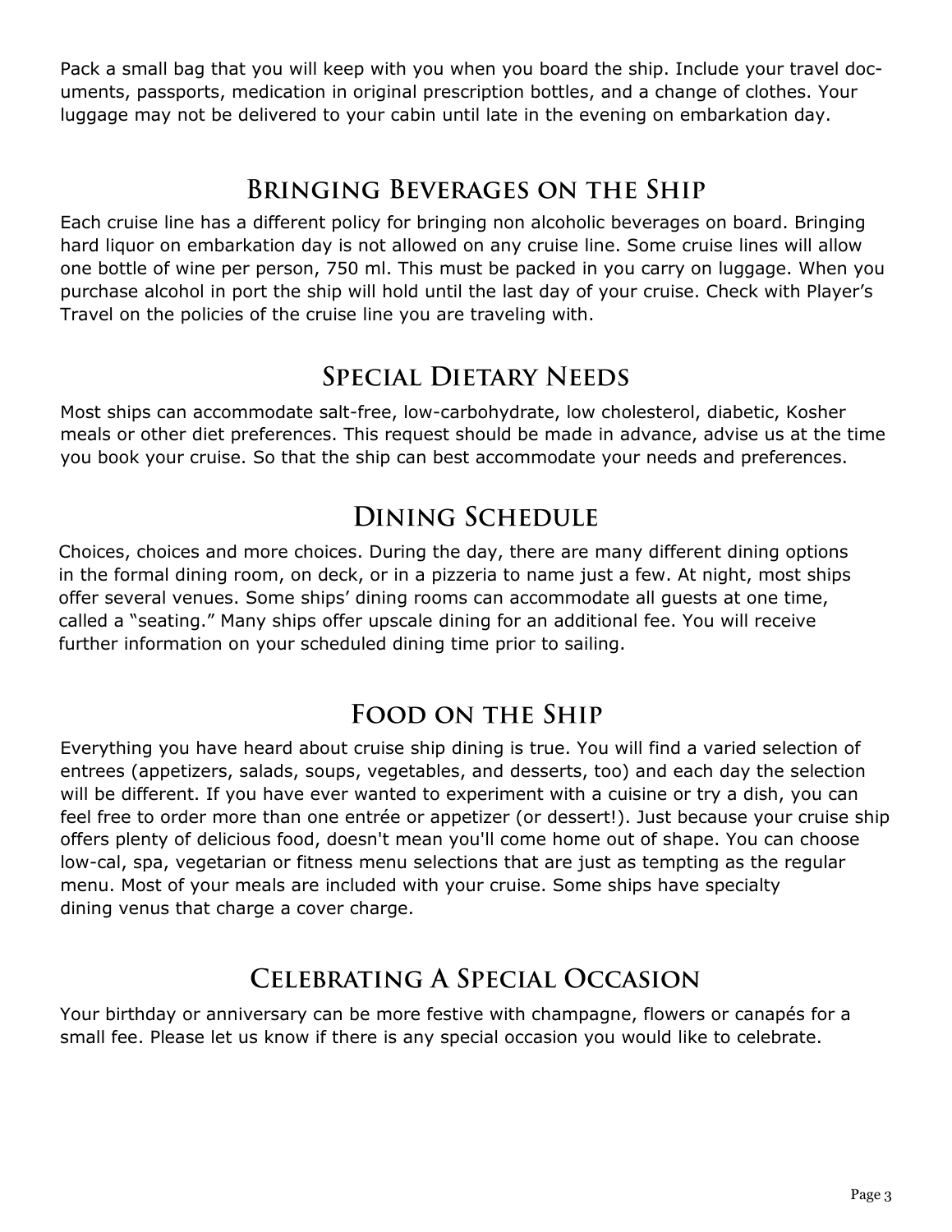#### **LAUNDRY SERVICES ONBOARD**

Almost all cruise ships have laundry facilities and many provide dry-cleaning services. Additional charges for professional laundry and dry-cleaning services will be billed to your on board account. Some ships also have self-service launderettes.

#### **WORRIES OF MOTION DISCOMFORT**

Worried about motion discomfort? Most popular cruise itineraries have some of the calmest waters in the world. Stabilizers on modern ships, advance weather information, and development of effective preventative medications have eliminated the incidence of motion discomfort. You can request medication from your doctor. There are some over the counter medication you can use. Also ginger is a good remedy for motion sickness. Some example are Ginger Ale, Ginger Snaps, or you can purchase Ginger Supplements.

## **STATEROOM OUTLETS AND HAIR DRYERS**

Most ships have 110-volt outlets in the staterooms and most ships feature hair-dryers in the stateroom.

# **STAYING IN TOUCH WITH THE OUTSIDE WORLD**

Most staterooms are equipped with televisions and have satellite telephones. You can even use your own cell phone on some ships, where cellular service is available. Check with your cell phone provider for the rates and services on the ship and at each port. Many cruise ships are now Wi- Fi enabled, so you can check your e-mail on your laptop in your stateroom or go to the on board computer café for internet access. You can also call family and friends from your stateroom for a fee.

## **GRATUITIES FOR THE CRUISE STAFF**

Tipping is a matter of individual preference. Gratuities for your cabin steward, dining room waiter and assistant waiter will be automatically added to your onboard account. When you order from the bar a certain percentage will be added to your bill to cover the tip. Other shipboard personnel can be tipped for special services at your discretion. You can choose to pre -pay your gratuities by going on to your account on cruise line's website or contact Player's Travel.

## **MEDICAL SERVICES ON BOARD**

While cruise ships are not comprehensive medical facilities, cruise lines understand that some people may have health needs during a cruise. They are committed to providing first response and emergency care to guests until they can be transferred to a shoreside medical facility. Most cruise lines have 24-hour medical services and staff operating under guidelines developed in conjunction with the American College of Emergency Physicians (AECP). Players Travel and the cruise lines encourage vacationers to obtain medical insurance, travel with adequate supplies of medical prescriptions and devices and to disclose pre-existing medical conditions before sailing.